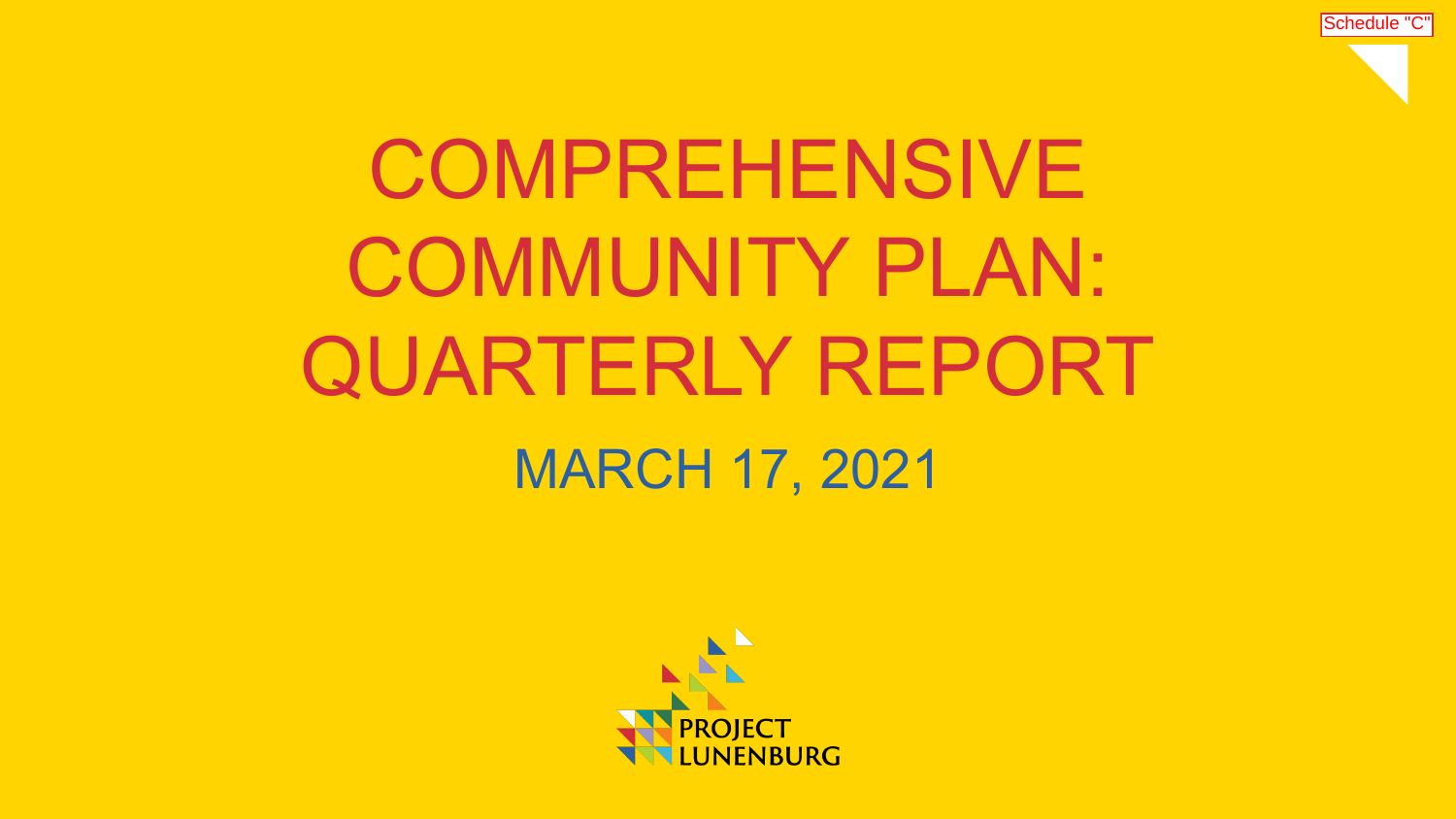#### COMPREHENSIVE COMMUNITY PLAN (CCP) | 5-YEAR PLAN

35 CCP ACTION ITEMS - Summary of Work Plans

= in process, but will require<br>funding or other resources to<br>complete; shades indicate = start up dependant on funding,<br>legislative or other resources;<br>shades indicate phases 

As of March

17, 2021

**Gantt Chart Estimated Time Line \*\*** 

|                             | Activity                                                                                                  |                      | ESL<br>Finish | Lead<br>Dept           | Lead<br><b>Staff</b>           | 2021 |  |  | 2022 |  |  | 2023 |  |  |  | 2024 |  |  |  | 2025 |  |  |  |  |  |  |  |
|-----------------------------|-----------------------------------------------------------------------------------------------------------|----------------------|---------------|------------------------|--------------------------------|------|--|--|------|--|--|------|--|--|--|------|--|--|--|------|--|--|--|--|--|--|--|
|                             | 35 Action Items for 5-Year Plan                                                                           |                      |               |                        |                                |      |  |  |      |  |  |      |  |  |  |      |  |  |  |      |  |  |  |  |  |  |  |
| $\overline{\mathbf{1}}$     | SERVICING & FACILITIES: Upgrades to wastewater collection & discharge                                     | 2019                 | 2025          | <b>PW</b>              | Town Eng                       |      |  |  |      |  |  |      |  |  |  |      |  |  |  |      |  |  |  |  |  |  |  |
| $\overline{2}$              | SERVICING & FACILITIES: Upgrades to Wastewater Treatment Plant                                            | 2021                 | 2025          | PW                     | Town Eng                       |      |  |  |      |  |  |      |  |  |  |      |  |  |  |      |  |  |  |  |  |  |  |
| $\overline{\mathbf{3}}$     | GOVERNANCE: Reform municipal committees to build a culture of inclusion                                   | 2021                 | 2022          | PD/Htg/Re              | Asst Clerk                     |      |  |  |      |  |  |      |  |  |  |      |  |  |  |      |  |  |  |  |  |  |  |
| $\overline{4}$              | ECONOMIC DEV'T. Enhance relations with surrounding municipalities                                         | Jnderwa;             | Ongoing       | CS.                    | <b>CAO/As</b>                  |      |  |  |      |  |  |      |  |  |  |      |  |  |  |      |  |  |  |  |  |  |  |
| $5^{\circ}$                 | ENVIRON & SUSTAIN: Partnerships to encourage energy efficiency retrofits                                  | 2021                 | 2022          | CS/EU                  | Finance Dir                    |      |  |  |      |  |  |      |  |  |  |      |  |  |  |      |  |  |  |  |  |  |  |
|                             | SERVICING & FACILITIES: Plan for long-term of all municipal facilities                                    | 2021                 | 2023          | EU/PW                  | Town Eng/<br>Facilities        |      |  |  |      |  |  |      |  |  |  |      |  |  |  |      |  |  |  |  |  |  |  |
| $\mathbf{7}$                | GOVERNANCE: Deepen work with region re provision of shared services                                       | Jnderwa;             | Ongoing       | $\mathbb{C}\mathbb{S}$ | CAO                            |      |  |  |      |  |  |      |  |  |  |      |  |  |  |      |  |  |  |  |  |  |  |
| $\,$ 8 $\,$                 | COMMUNITY STRUCTURE: Study and planning for sustainable energy district                                   | 2021                 | TBD           | EU/PW                  | Finance Din<br>Town Eng        |      |  |  |      |  |  |      |  |  |  |      |  |  |  |      |  |  |  |  |  |  |  |
| $\vert \cdot \vert$         | GOVERNANCE: Expand communications to incl. a public participation strategy                                | 2021                 | $2022 -$      | $\mathbb{C}\mathbb{S}$ | Asst Clerk                     |      |  |  |      |  |  |      |  |  |  |      |  |  |  |      |  |  |  |  |  |  |  |
|                             | 10 COMMUNITY STRUCTURE: Site planning for Blockhouse Hill                                                 | 2021                 | 2024          | LBOT/PD                | Planner                        |      |  |  |      |  |  |      |  |  |  |      |  |  |  |      |  |  |  |  |  |  |  |
| $\overline{11}$             | CULTURE & REC: Foster inclusivity in programming and leadership                                           | 2021                 | 2022          | CS/Htg/Re              | Recreation D                   |      |  |  |      |  |  |      |  |  |  |      |  |  |  |      |  |  |  |  |  |  |  |
|                             | 12 CULTURE & REC: Build relations with Town and Mikmaq/Black residents & orgs                             | Jnderwa              | Ongoing       | CS/Htg/Rei             | Asst Clerk                     |      |  |  |      |  |  |      |  |  |  |      |  |  |  |      |  |  |  |  |  |  |  |
|                             | HOUSING: Feasibility study of mechanisms to encourage long-term residency                                 | 2022                 | TBD           | PD.                    | Planner                        |      |  |  |      |  |  |      |  |  |  |      |  |  |  |      |  |  |  |  |  |  |  |
|                             | 14 GOVERNANCE: Organizational review to identify changes req. to implement CCP                            | 2021                 | 2022          | CAO                    | CA O                           |      |  |  |      |  |  |      |  |  |  |      |  |  |  |      |  |  |  |  |  |  |  |
|                             | 16 ENVIRON & SUSTAIN: Facilitate community learning/dialogue re sea level rise                            | 2023                 | 2024          | PD                     | Planner                        |      |  |  |      |  |  |      |  |  |  |      |  |  |  |      |  |  |  |  |  |  |  |
|                             | URBAN DESIGN: Policies/actions to improve accessibility throughout town (2022)                            | 2021                 | 2022          | Htg/PD                 | ⊣eritage Mgi                   |      |  |  |      |  |  |      |  |  |  |      |  |  |  |      |  |  |  |  |  |  |  |
|                             | 17 HOUSING: Regulate short-term rentals                                                                   | Jnderwa <sup>.</sup> | Ongoing       | PD.                    | Planner                        |      |  |  |      |  |  |      |  |  |  |      |  |  |  |      |  |  |  |  |  |  |  |
|                             | 18 CULTURE & REC: Create a special committee to promote anti-racism                                       | 2021                 | 2022          | R/Htg/Re               | Asst Clerk                     |      |  |  |      |  |  |      |  |  |  |      |  |  |  |      |  |  |  |  |  |  |  |
| 19                          | URBAN DESIGN: Activate streetscapes through design and programming                                        | 2021                 | 2022          | PD/PW                  | Plannen<br>Town Eng            |      |  |  |      |  |  |      |  |  |  |      |  |  |  |      |  |  |  |  |  |  |  |
| $\overline{20}$             | HOUSING: Foster relations with housing stakeholders re collaboration/data sharing                         | 2021                 | Ongoing       | PD                     | Planner                        |      |  |  |      |  |  |      |  |  |  |      |  |  |  |      |  |  |  |  |  |  |  |
|                             | ENVIRON & SUSTAIN: Regulate buildings near shoreline re sea level rise                                    | Jnderwa              | TBD           | PD.                    | Planner                        |      |  |  |      |  |  |      |  |  |  |      |  |  |  |      |  |  |  |  |  |  |  |
| $\overline{22}$             | HERITAGE: Encourage accessibility and provide heritage design guidance                                    | Underwa              | 2023          | Htg                    | Heritage Mgr                   |      |  |  |      |  |  |      |  |  |  |      |  |  |  |      |  |  |  |  |  |  |  |
|                             | 23 ECONOMIC DEVT: Establish a staff position to support economic devt initiatives                         | 2021                 | Ongoing       | CS.                    | CAO                            |      |  |  |      |  |  |      |  |  |  |      |  |  |  |      |  |  |  |  |  |  |  |
|                             | 24 CULTURE & REC: Partnerships/opportunities to increase waterfront access                                | 2021                 | TBD           | D/PW/Rec               | Recreation D                   |      |  |  |      |  |  |      |  |  |  |      |  |  |  |      |  |  |  |  |  |  |  |
|                             | 25 HOUSING: Study/policy/actions toward alternative housing models                                        | 2021                 | 2022          | PD.                    | Planner                        |      |  |  |      |  |  |      |  |  |  |      |  |  |  |      |  |  |  |  |  |  |  |
| $\overline{26}$             | ECONOMIC DEV'T: Create an inventory of economic information                                               | 2024                 | Ongoing       | PD.                    | Planner                        |      |  |  |      |  |  |      |  |  |  |      |  |  |  |      |  |  |  |  |  |  |  |
| 27                          | ENVIRON & SUSTAIN: Policies for wind and solar energy at multiple scales                                  | 2021                 | 2022          | CS/EU/PV               | lannen Finan<br>Dir/Town En    |      |  |  |      |  |  |      |  |  |  |      |  |  |  |      |  |  |  |  |  |  |  |
| $\overline{28}$             | URBAN DESIGN: Policies/programs for street trees and urban forest                                         | 2022                 | Ongoing       | PW                     | Town Eng                       |      |  |  |      |  |  |      |  |  |  |      |  |  |  |      |  |  |  |  |  |  |  |
| $\overline{\phantom{a}}$ 29 | MOBILITY: New visitor, employee, and bus parking areas outside Old Town                                   | 2022                 | TBD           | <b>PW/PD</b>           | Plannen<br>Town Eng            |      |  |  |      |  |  |      |  |  |  |      |  |  |  |      |  |  |  |  |  |  |  |
| 30                          | MOBILITY: Improve connectivity between Old/New Town for all modes of transport                            | 2021                 | 2023          | <b>PW/Red</b>          | tecreation Di<br>Town Eng      |      |  |  |      |  |  |      |  |  |  |      |  |  |  |      |  |  |  |  |  |  |  |
| 31                          | HERITAGE: Accommodate new additions to heritage structures e.g. solar panels                              | Jnderwa              | 2023          | Htg/PD                 | Heritage Mgr                   |      |  |  |      |  |  |      |  |  |  |      |  |  |  |      |  |  |  |  |  |  |  |
| 32                          | CULTURE & REC: Assess arts/recreation facility needs and develop plan                                     | 2021                 | 2025          | PD/Rec                 | ecreation Di<br>acilities Supe |      |  |  |      |  |  |      |  |  |  |      |  |  |  |      |  |  |  |  |  |  |  |
| 33                          | HOUSING: Monitor and analyze housing demand, demographics, dev't trends                                   | 2021                 | Ongoing       | PD.                    | Planner                        |      |  |  |      |  |  |      |  |  |  |      |  |  |  |      |  |  |  |  |  |  |  |
| 34                          | GOVERNANCE: Identify performance indicators to annually evaluate activities                               | 2021                 | Ongoing       | All Depts              | Asst Clerk<br>Planner          |      |  |  |      |  |  |      |  |  |  |      |  |  |  |      |  |  |  |  |  |  |  |
| 35                          | HERITAGE: Ensure infill/new are visually compatible/distinguishable from historic                         | Jnderwa              | 2022          | Htg                    | Heritage Mgr                   |      |  |  |      |  |  |      |  |  |  |      |  |  |  |      |  |  |  |  |  |  |  |
|                             | <b>"ESTIMATED TIMELINE DEPENDENT ON RESOURCE AVAILABILITY. SI</b><br>mected actions develop over the five | due to resourcing    |               |                        |                                |      |  |  |      |  |  |      |  |  |  |      |  |  |  |      |  |  |  |  |  |  |  |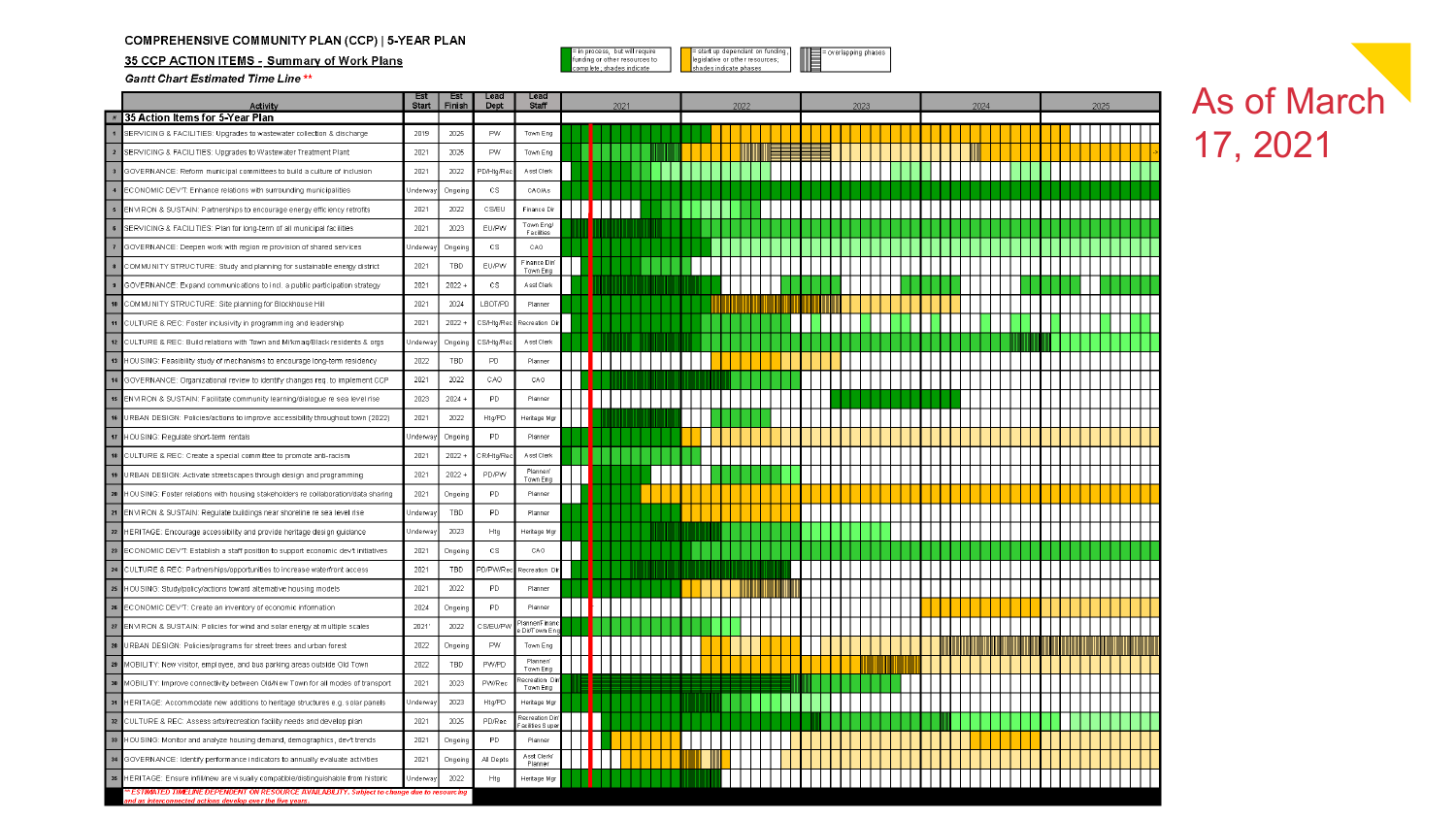## CCP + ADDITIONAL TOWN PLANS

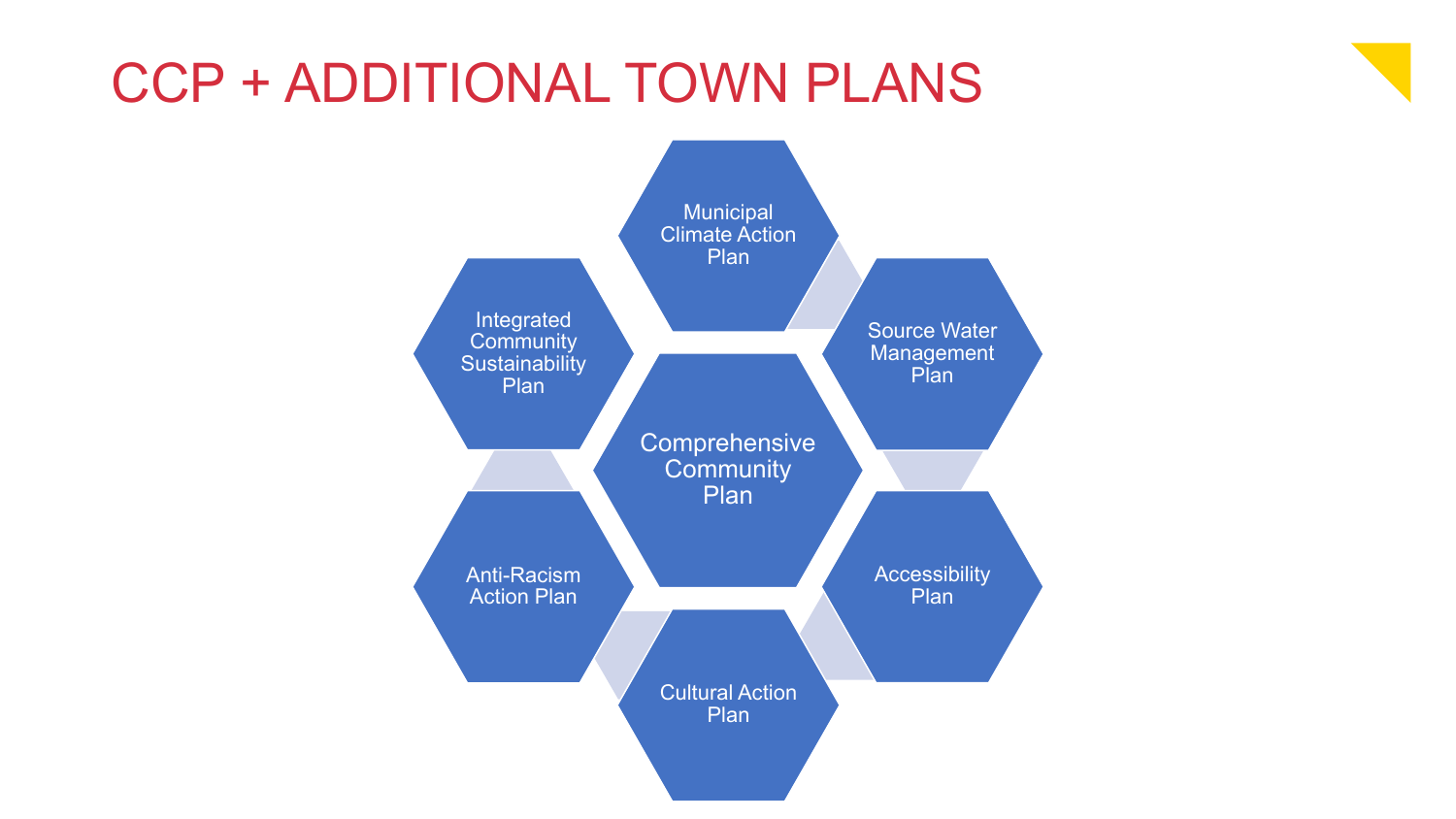

## ICON KEY – 10 STRATEGIC DIRECTIVES

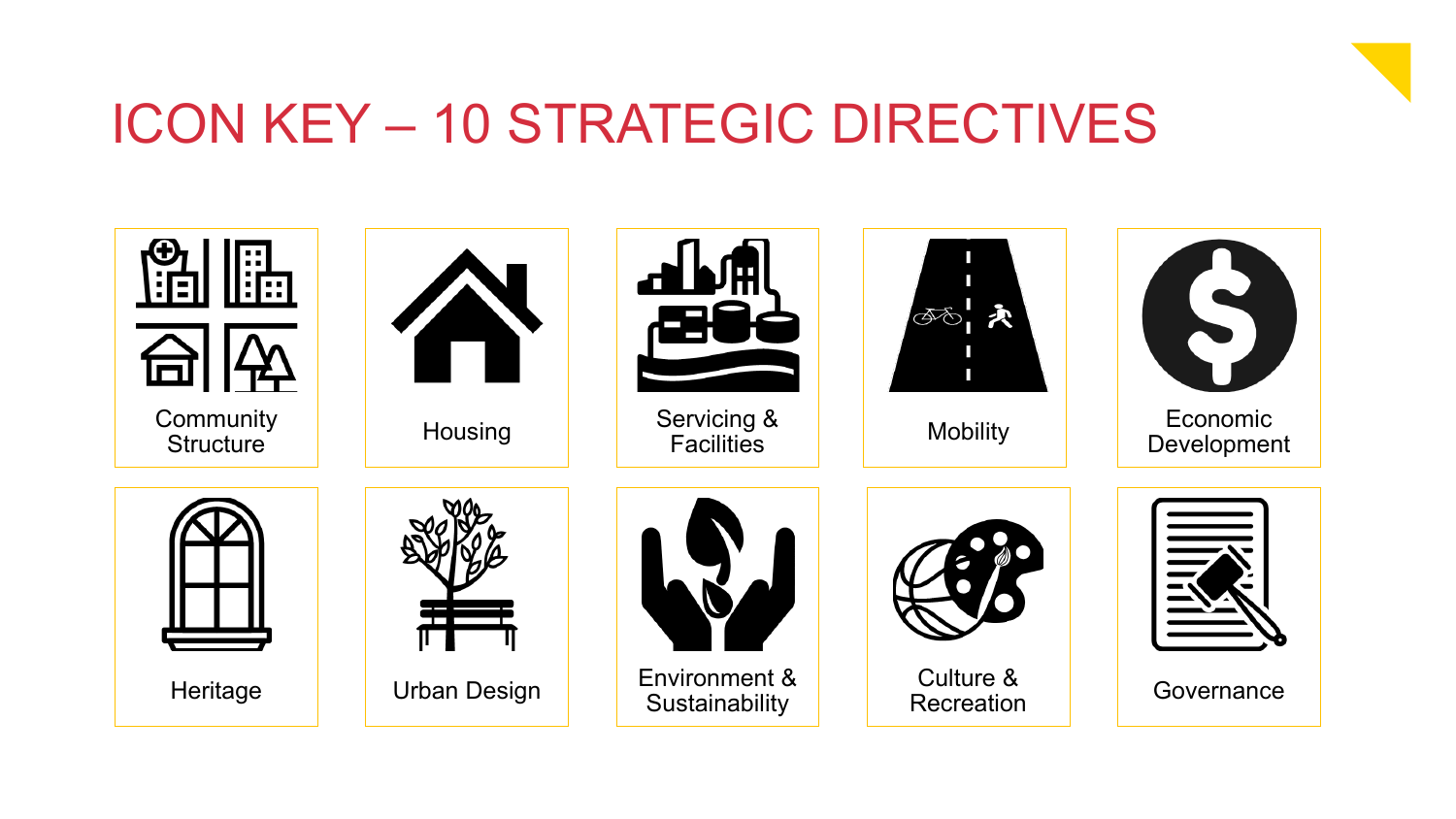

| <b>Action 8</b><br><b>Action 10</b> | Study and planning for a sustainable energy district<br>► Consultant needed for energy study – included in Draft Town Budget<br>2021/22                                                                                                                                                                                                                                                                                                     |
|-------------------------------------|---------------------------------------------------------------------------------------------------------------------------------------------------------------------------------------------------------------------------------------------------------------------------------------------------------------------------------------------------------------------------------------------------------------------------------------------|
|                                     | <b>Site planning for Blockhouse Hill</b><br>Rezoning will be part of new planning documents currently being written<br>▶ 2022 feasibility study – Conversations have started with community<br>partners to explore model and expectation<br>► Phase 4 Master planning study – Planning documents must be in place<br>first. Staff can start laying the groundwork (e.g. desktop archeology,<br>migration, consolidation) - budget dependent |

#### **PROJECT** LUNENBURG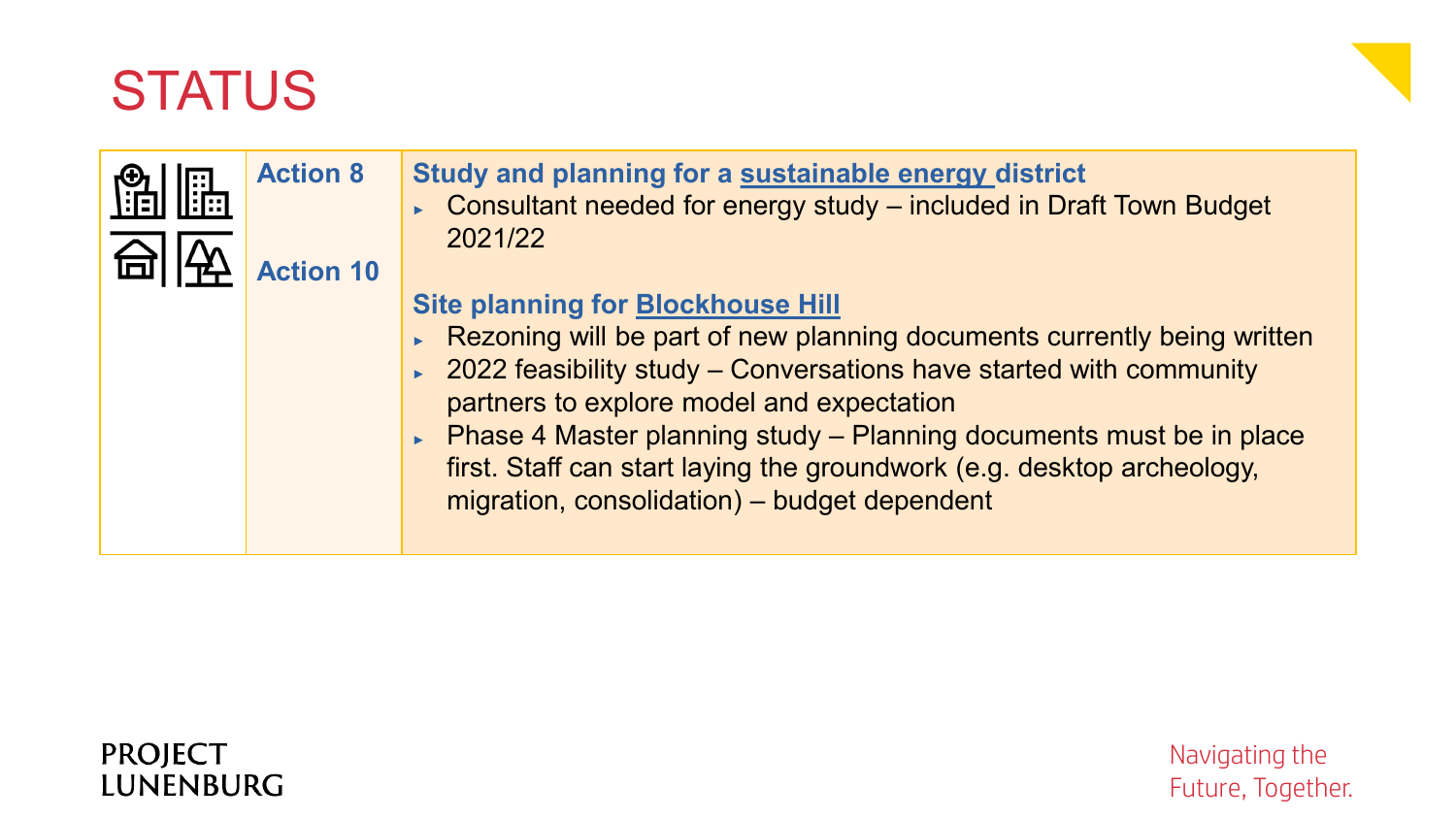| <b>Action 13</b> | <b>Feasibility study of mechanisms to encourage long-term residency</b><br>► Issues: foreign buyer tax, empty home tax require enabling legislation<br>To begin in 2022 due to budget constraints in first year – long-term<br>initiative         |
|------------------|---------------------------------------------------------------------------------------------------------------------------------------------------------------------------------------------------------------------------------------------------|
| <b>Action 17</b> | <b>Regulate short-term rentals</b><br>Incorporate STR policies in MPS and regulations in LUB; estimated end<br>$\mathbf{r}$<br>Dec 2021<br>► 2022 Phase 2 STR Bylaw – Need to determine what we are regulating,<br>may require legislative change |
| <b>Action 20</b> | Relationships with housing stakeholders to foster collaboration and<br>data sharing<br>► Specific to Housing NS consultation<br>Communication protocol estimated for the summer - Conversation has<br>$\blacktriangleright$<br>started with SSHAC |
|                  | /to be continued                                                                                                                                                                                                                                  |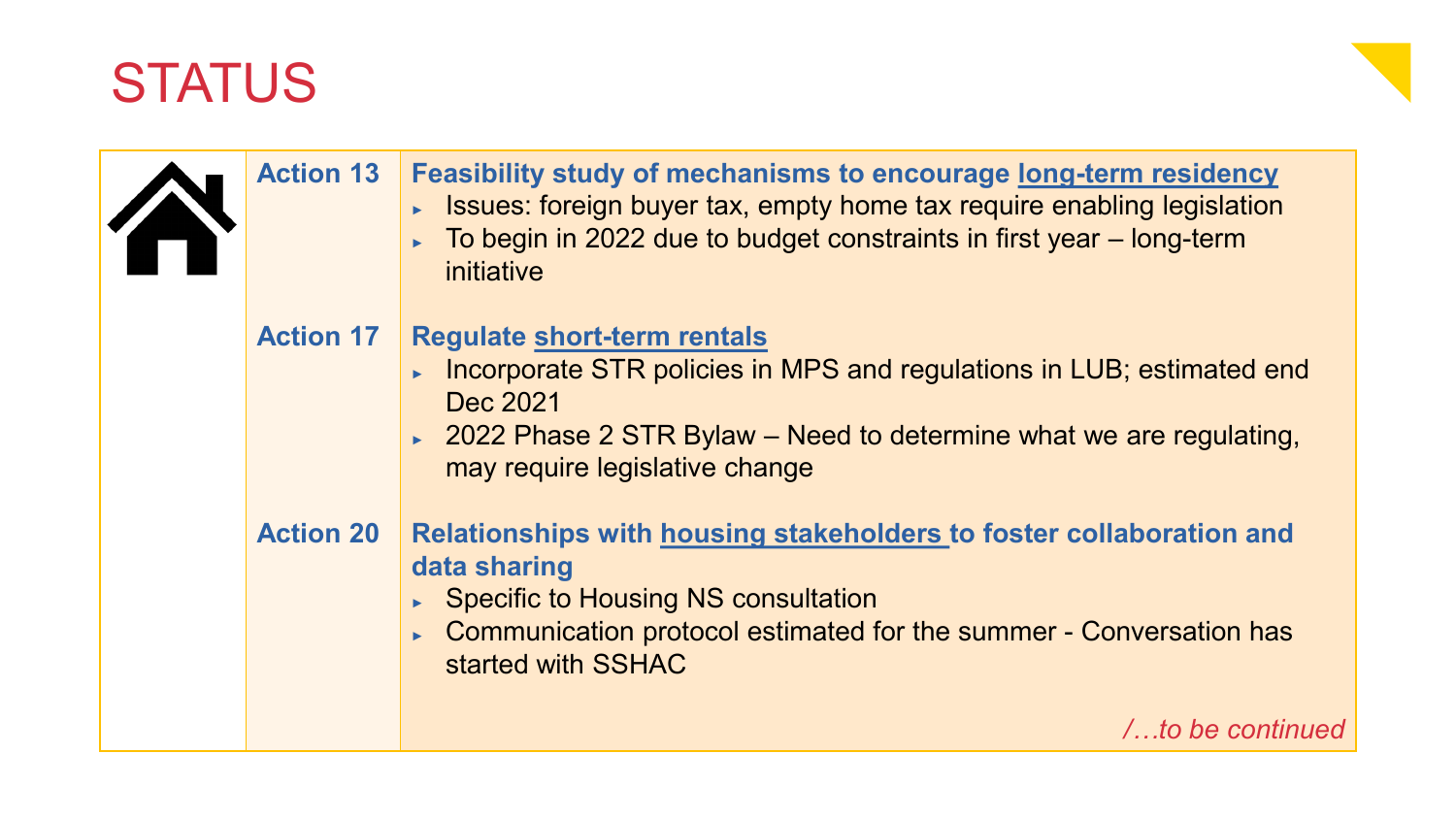| <b>Action 25</b> | Study, policy, and other actions toward alternative housing models<br>Alternative housing models to be enabled through planning documents<br>Educational materials - Joint workshop proposed for spring 2022<br>Developing financial incentives for affordable housing to be addressed<br>Feasibility study in partnership for land trusts, etc. $-$ May require enabling<br>legislation |
|------------------|------------------------------------------------------------------------------------------------------------------------------------------------------------------------------------------------------------------------------------------------------------------------------------------------------------------------------------------------------------------------------------------|
| <b>Action 33</b> | Monitor and analyze housing demand and supply, demographic<br>indications, and relevant development trends<br>$\triangleright$ Baseline data needed – may require consultant/funding<br>Next national census launches in May 2021                                                                                                                                                        |

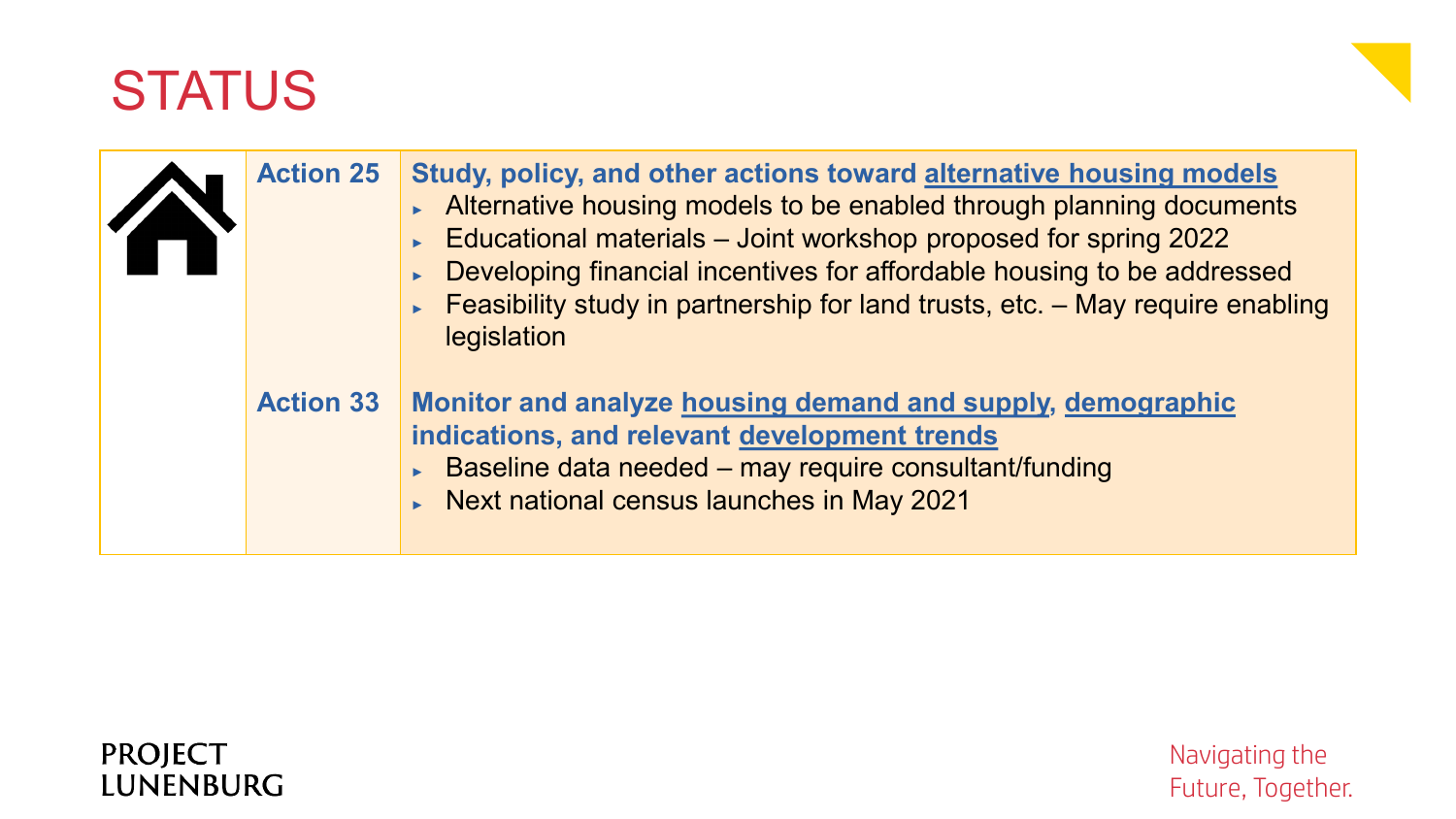

| <b>Action 1</b> | Upgrades to the wastewater collection and discharge system<br>► 2021 tasks include lift station work, GIS system development, storm water<br>diversion, and commercial sewer compliance                                                       |
|-----------------|-----------------------------------------------------------------------------------------------------------------------------------------------------------------------------------------------------------------------------------------------|
| <b>Action 2</b> | Upgrades to the wastewater treatment plant<br>Funds approved to execute the Front End Engineering Design (FEED)<br>phase; the WWTP and Outfall Pre-design RFP was awarded in Feb 2021<br>► Target date for completion is the end of June 2021 |
| <b>Action 6</b> | Plan for long-term of all municipal facilities<br>▶ Building report and 25-year Facilities Plan in progress; scheduled for<br>completion April 2021                                                                                           |

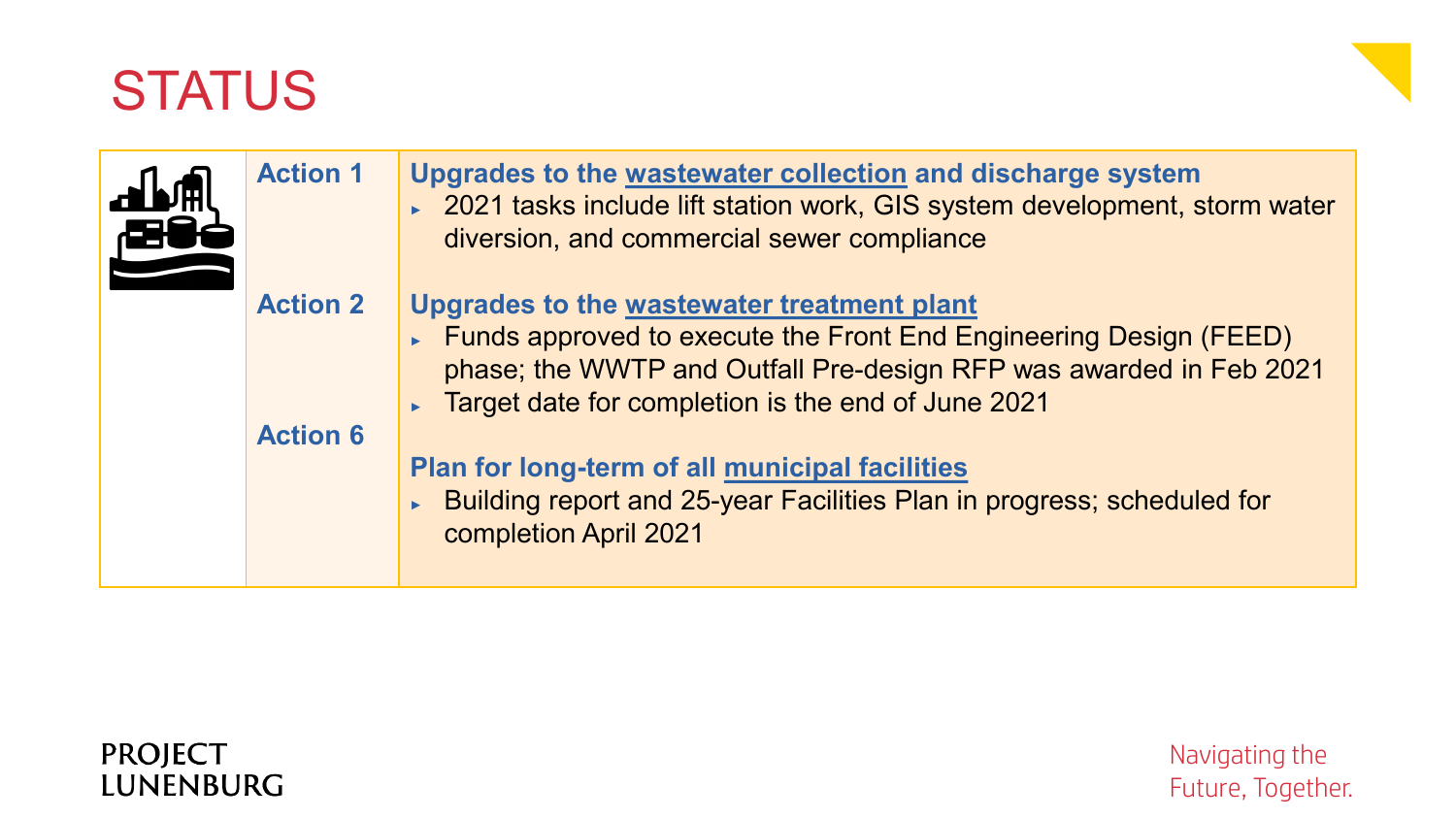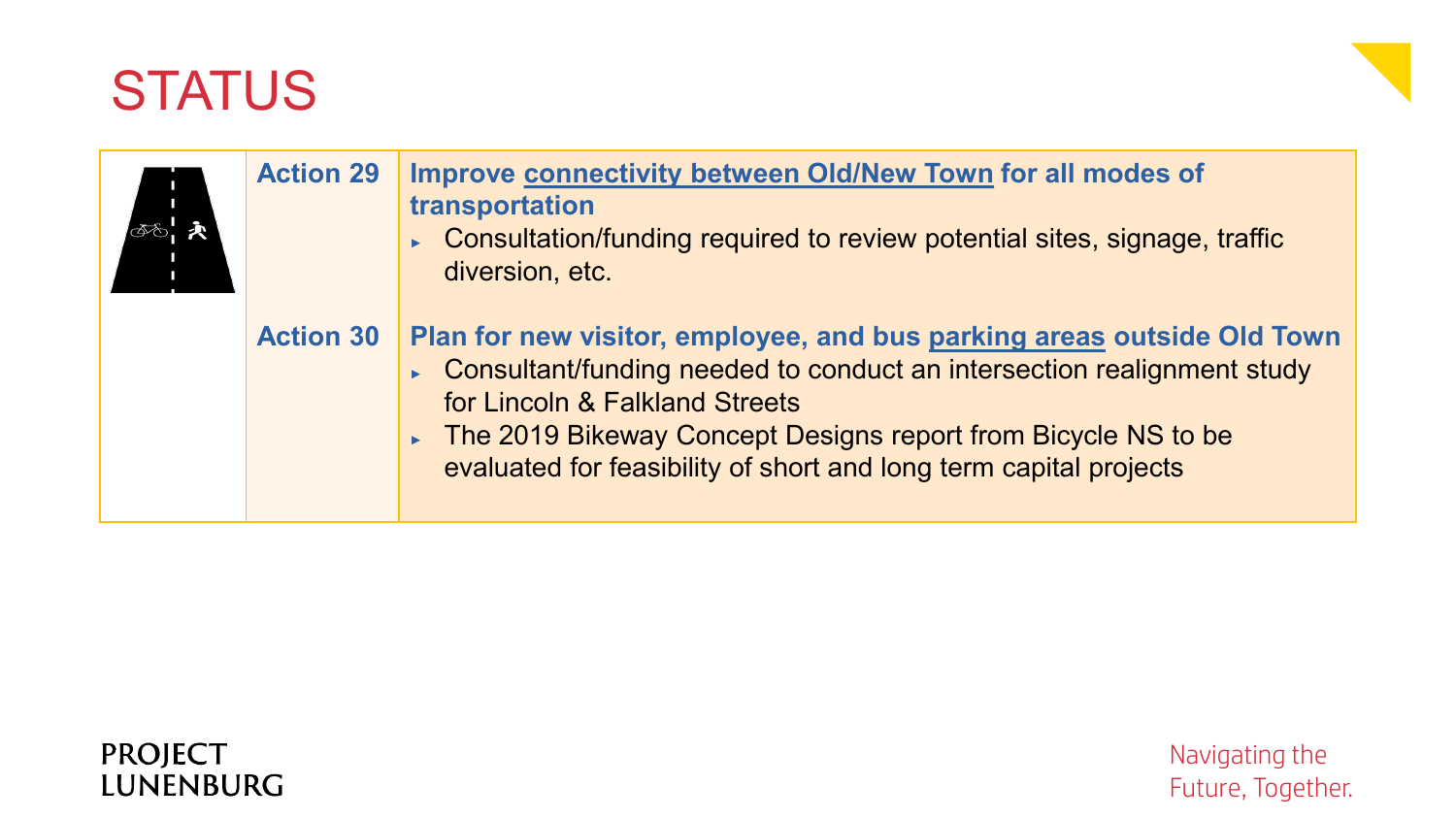| <b>Action 4</b>  | Enhance relationships with surrounding communities and municipalities<br>Regular inter-municipal elected and appointed members meetings to achieve<br>joint accessibility, building and fire inspection, IT delivery, recreation<br>programming, Provincial funding and legislative advocacy work, etc.<br>Ongoing support of (post) secondary education institutions<br>Draft Town Budget 2021-22 developed to further enhance surrounding<br>communities/municipalities relationship |
|------------------|----------------------------------------------------------------------------------------------------------------------------------------------------------------------------------------------------------------------------------------------------------------------------------------------------------------------------------------------------------------------------------------------------------------------------------------------------------------------------------------|
| <b>Action 23</b> | Establish a staff position that can support economic development<br><b>initiatives</b><br>Federal and Provincial government funding opportunities explored; no<br>opportunities identified yet<br>Town's Draft Budget 2021/22 includes a staff Economic Development<br>Manager's position for Council consideration – If not feasible, a part-time<br>consulting services option could be examined                                                                                     |
| <b>Action 26</b> | <b>Create an inventory of economic information</b><br>Task for Action #23 staff person<br>Attempting to track down asset mapping and other resources collected by the<br>South Shore REN prior to its disbandment                                                                                                                                                                                                                                                                      |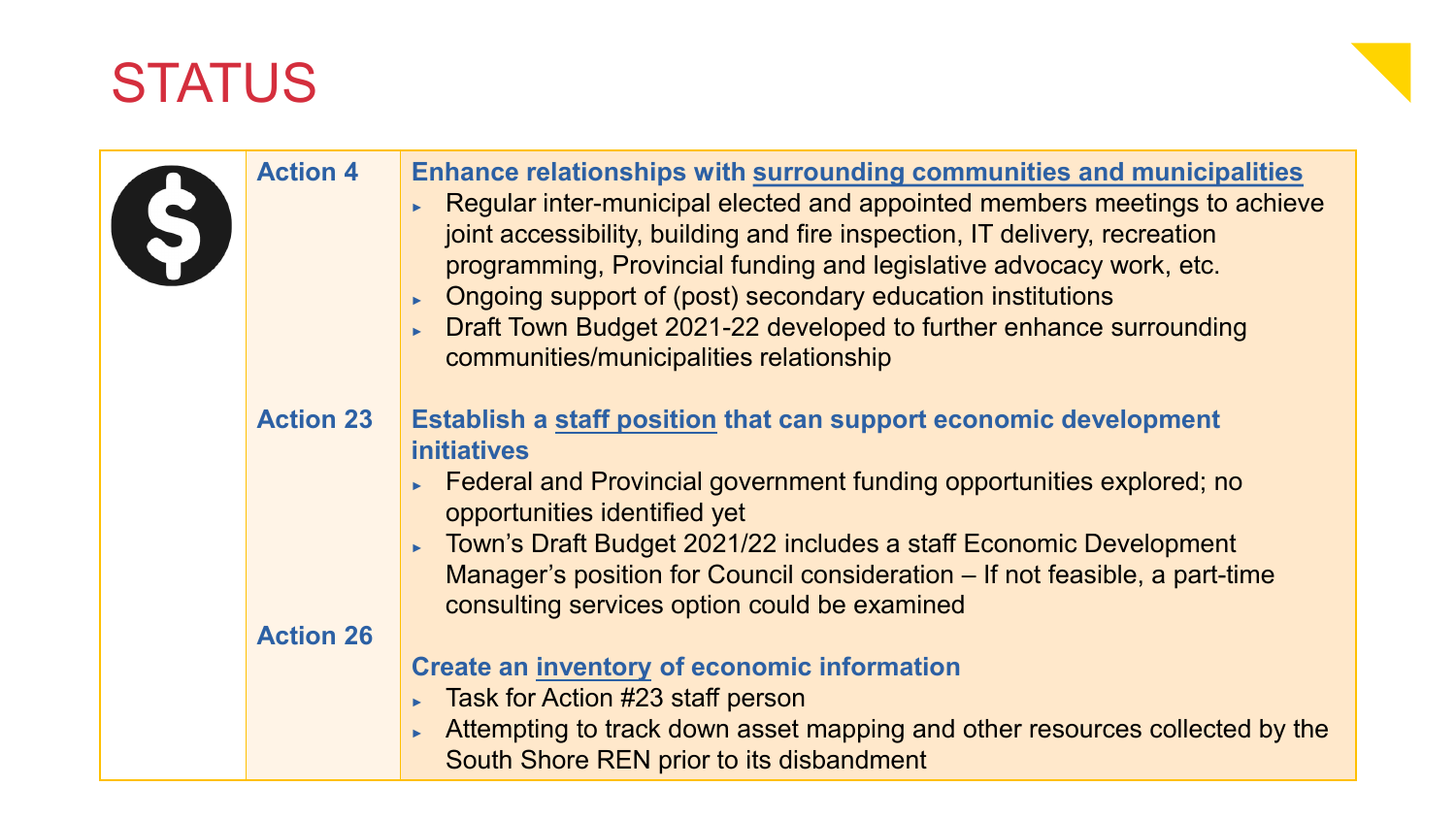| <b>Action 22</b> | Policy to encourage accessibility and provide heritage design guidance<br>Lunenburg County Accessibility Plan approved and submitted to Province<br><b>Initiated Town's Accessibility Operational Plan</b><br>Heritage Design Guidelines in progress with UPLAND under Project<br>Lunenburg<br>► Staff review of the Town's Street Encroachment for Building Access Bylaw<br>Apr-Sep 2021 |
|------------------|-------------------------------------------------------------------------------------------------------------------------------------------------------------------------------------------------------------------------------------------------------------------------------------------------------------------------------------------------------------------------------------------|
| <b>Action 31</b> | Accommodate new additions to heritage structures e.g. solar panels<br>► HCD Plan and Bylaw in progress with UPLAND under Project Lunenburg                                                                                                                                                                                                                                                |
| <b>Action 35</b> | Ensure infill/new development is visually compatible/subordinate/<br>distinguishable<br>► HCD Plan and Bylaw in progress with UPLAND under Project Lunenburg                                                                                                                                                                                                                              |

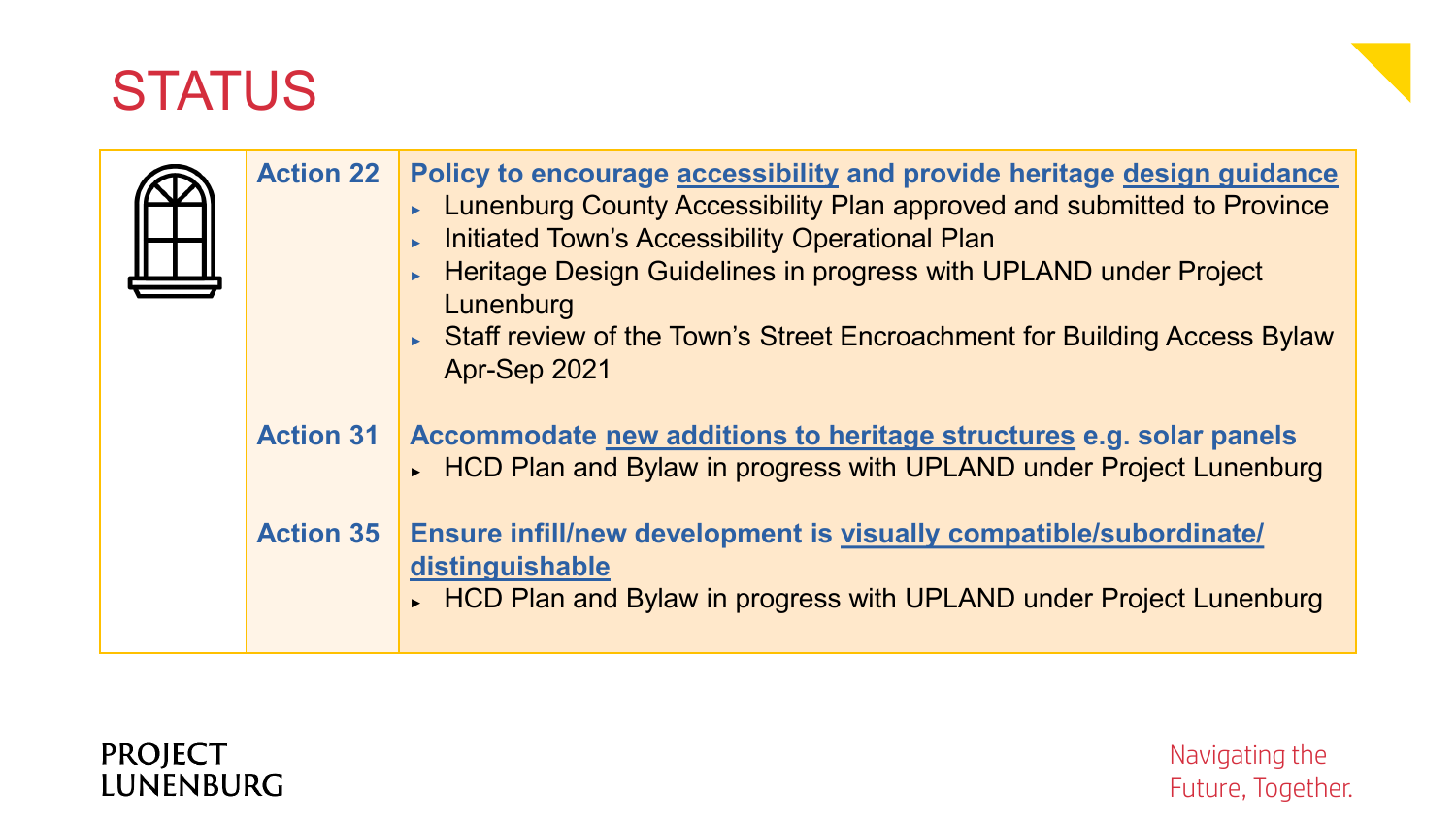



| <b>Action 16</b> | Improve accessibility throughout the town<br>► Lunenburg County Accessibility Plan approved and submitted to Province<br>► Accessible parking assessments will be initiated May-July 2021                                                                                                                                                                                                                            |
|------------------|----------------------------------------------------------------------------------------------------------------------------------------------------------------------------------------------------------------------------------------------------------------------------------------------------------------------------------------------------------------------------------------------------------------------|
| <b>Action 19</b> | Activate streetscapes through design and programming<br>$\triangleright$ Create inventory and mapping – TownSuite query (delayed)<br>Reinstate King St parklet – must be accessible<br>▶ 2022 Urban Streetscaping Manual<br><b>Possible "Montague Street Design Competition" under consideration</b><br>Tannery Road sidewalk land acquisition falls under this Action; included in<br>the Draft Town Budget 2021/22 |
| <b>Action 28</b> | Policies and programs for street trees and urban forest<br>Annual tree trimming in progress March 2021<br>2022 – Forestry expert to be consulted on species and locations for new<br>planting<br>► Possible "Resilient Roots" partnership program under consideration                                                                                                                                                |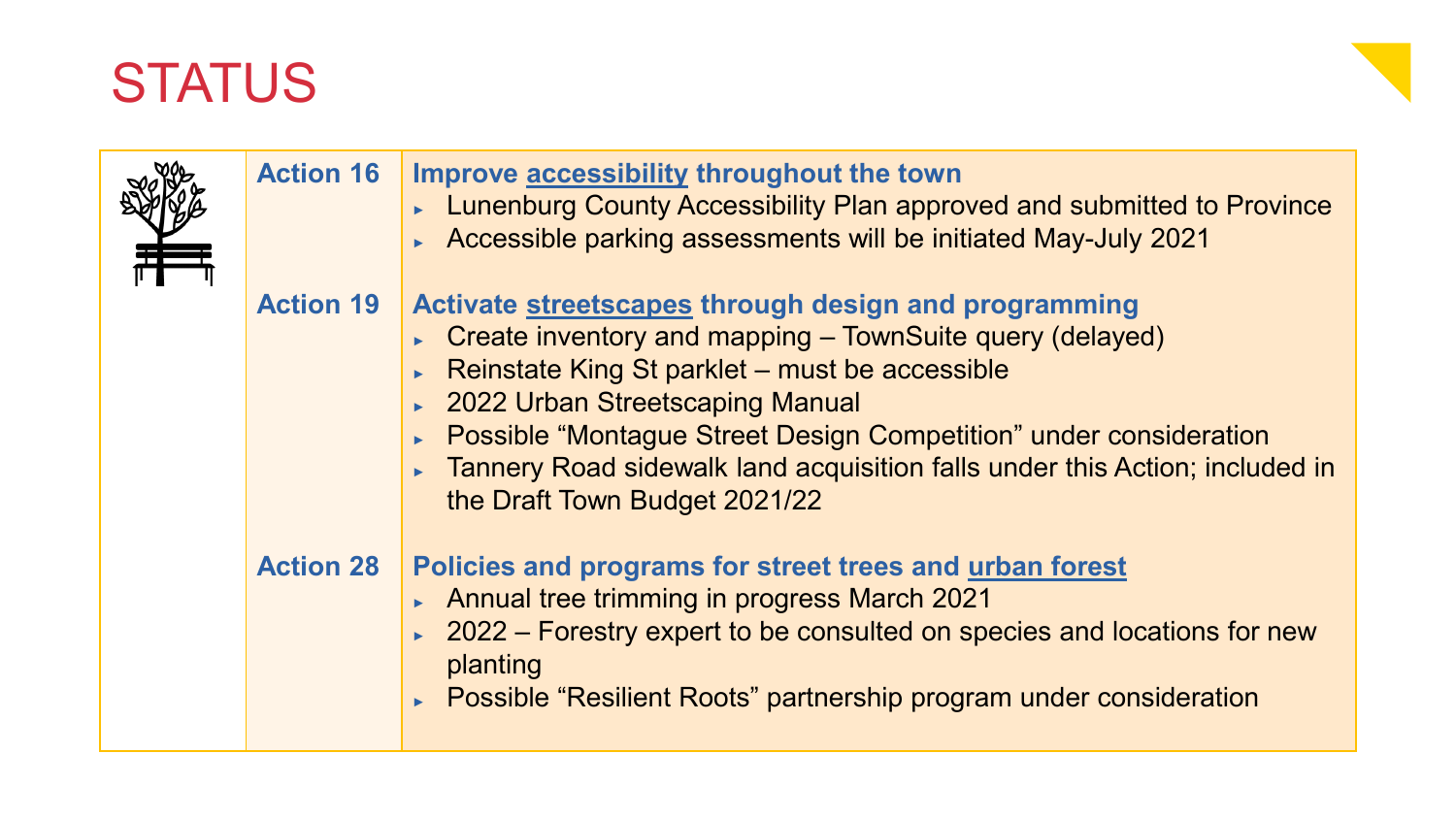

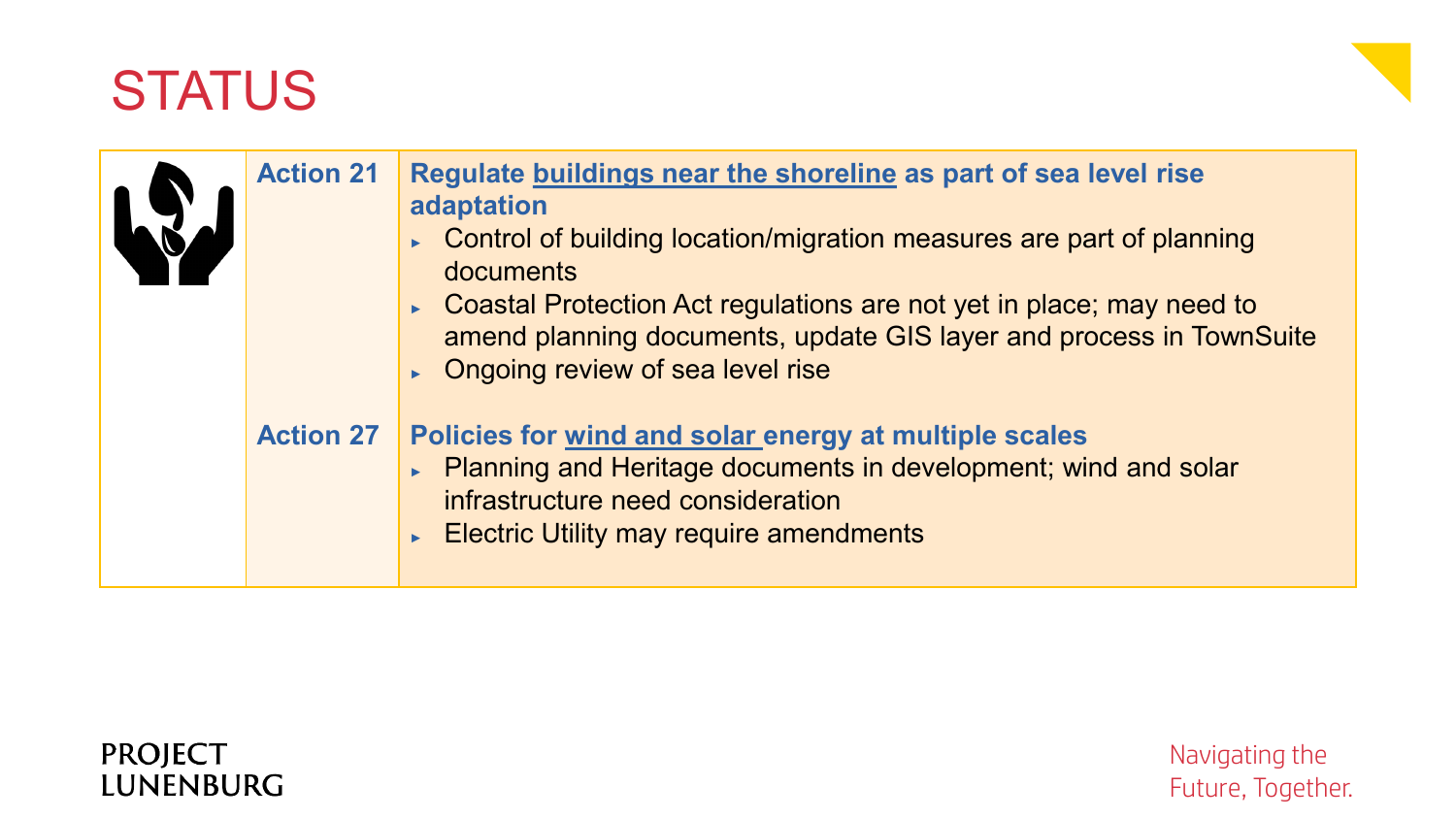| <b>Action 5</b>  | <b>Partnerships to encourage energy efficient retrofits</b><br>► Consultant needed to draft RFP for study on opportunities, risks, partners,<br>funding, and implementation - funding included in Draft Town Budget<br>2021/22                                                                                                                                                          |
|------------------|-----------------------------------------------------------------------------------------------------------------------------------------------------------------------------------------------------------------------------------------------------------------------------------------------------------------------------------------------------------------------------------------|
| <b>Action 15</b> | Ongoing community learning/dialogue about sea level rise and climate<br>change<br>$\sim$ 2023 – Online platform to share experiences<br>Sultimates: Current IT capacity, pending new website, will require<br>maintenance of website (comments, uploads, updates should be in-house)<br>▶ Progress: moving toward laying the groundwork through IT, technician<br>proposal, new website |

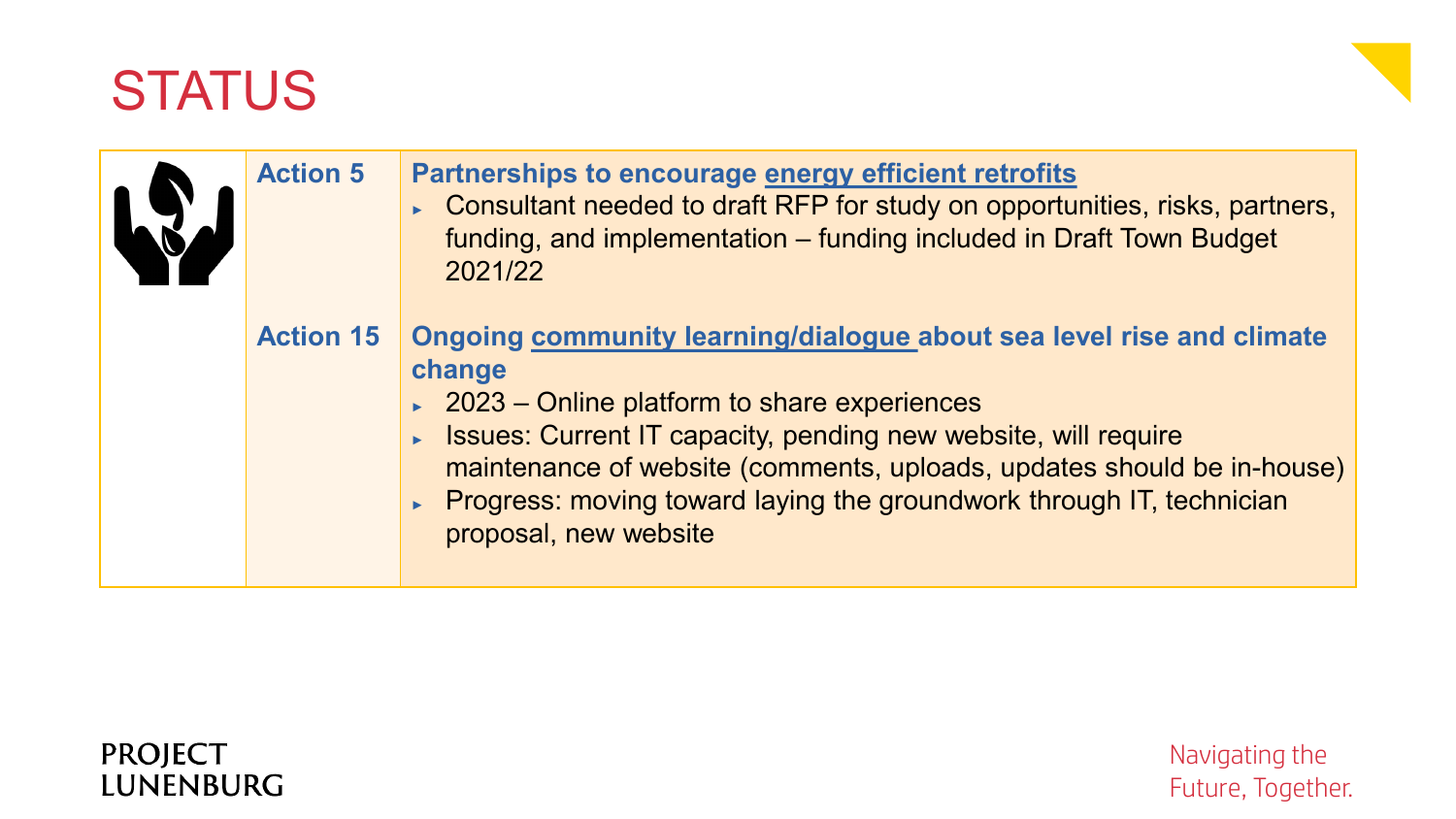

| <b>Action 11</b> | <b>Foster inclusivity in programming and leadership</b><br>Referred to Action #18 (Anti-Racism Special Committee)<br>Continue to host annual special events in collaboration with diverse stakeholders<br>such as the Pride, Mi'kmag Grand Council, Transgender, and Pan-African flag<br>raisings |
|------------------|---------------------------------------------------------------------------------------------------------------------------------------------------------------------------------------------------------------------------------------------------------------------------------------------------|
| <b>Action 12</b> | Build relationships with BIPOC residents and organizations in the area<br>Referred to Action #18 (Anti-Racism Special Committee)                                                                                                                                                                  |
| <b>Action 18</b> | Special committee to promote anti-racism and decolonization<br>Anti-Racism Special Committee began its work in February 2021 to develop a<br><b>Municipal Action Plan Against Racism and Discrimination</b><br>Two voting member seats to be filled as of March 2021                              |
| <b>Action 24</b> | <b>Facilitate partnerships an opportunities to increase waterfront access</b><br>Referred to Action #30 (Connectivity between Old/New Town) to be completed<br>first re trails                                                                                                                    |
| <b>Action 32</b> | Assess regional arts and recreation facility needs and develop an integrated<br>strategy<br>Referred to Action #6 (Long-term facilities plan) to be completed first                                                                                                                               |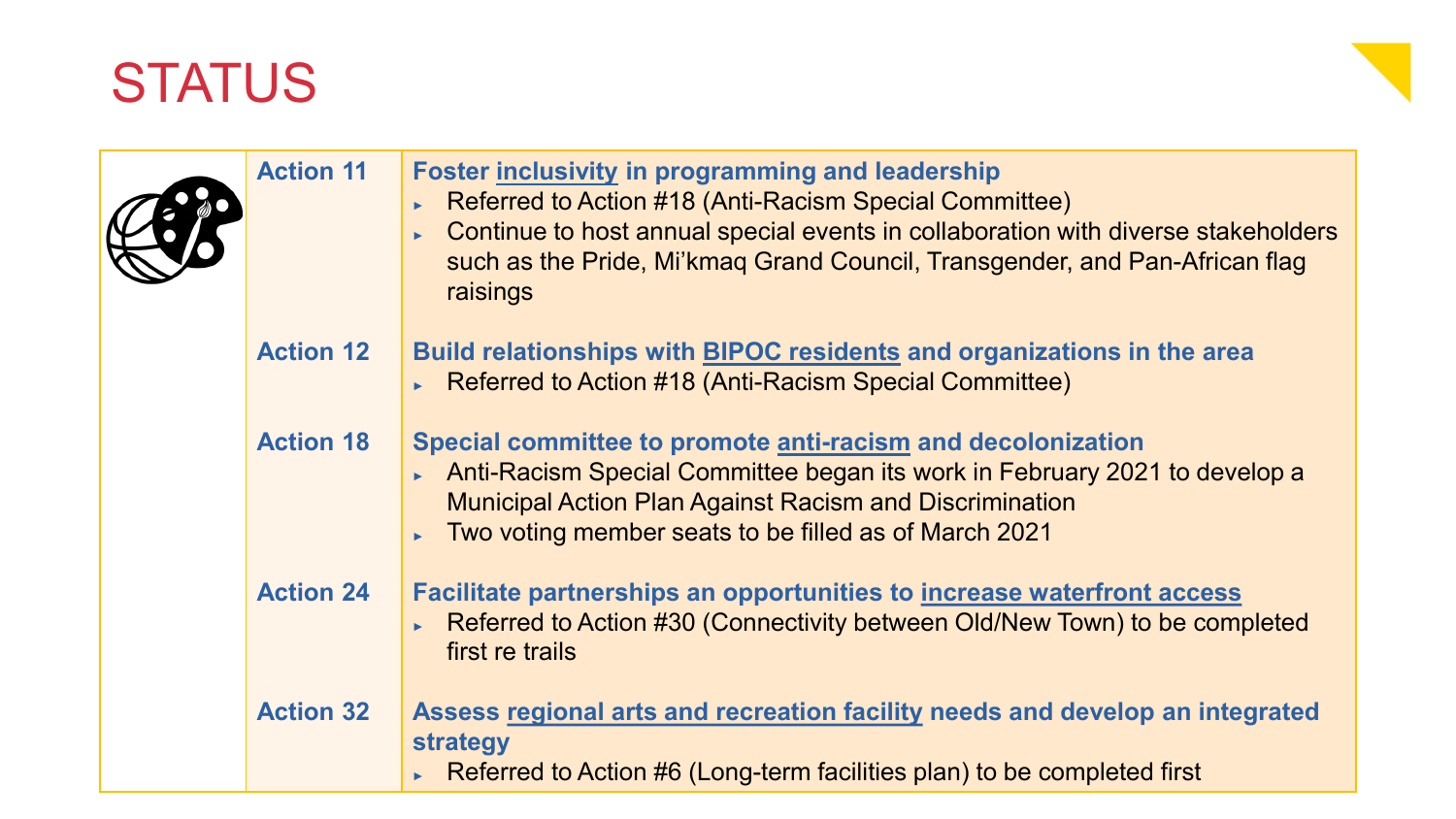

| <b>Action 3</b> | Reform municipal committees to build a culture of inclusion<br>▶ Referred to Action #18 (Anti-Racism Special Committee)                                                                                                                                                                                                                                                                                    |
|-----------------|------------------------------------------------------------------------------------------------------------------------------------------------------------------------------------------------------------------------------------------------------------------------------------------------------------------------------------------------------------------------------------------------------------|
| <b>Action 7</b> | Deepen work with local/regional partners in the provision of shared<br><b>services</b><br>► Reinvigorated local/regional shared services discussions with newly<br>elected municipal councils to complete various project initiatives and seek<br>additional opportunities<br>Draft Town Budget 2021/22 includes the necessary financial resources to<br>accomplish these Action items on an ongoing basis |
|                 | <i>lto be continu</i>                                                                                                                                                                                                                                                                                                                                                                                      |

#### **PROJECT** LUNENBURG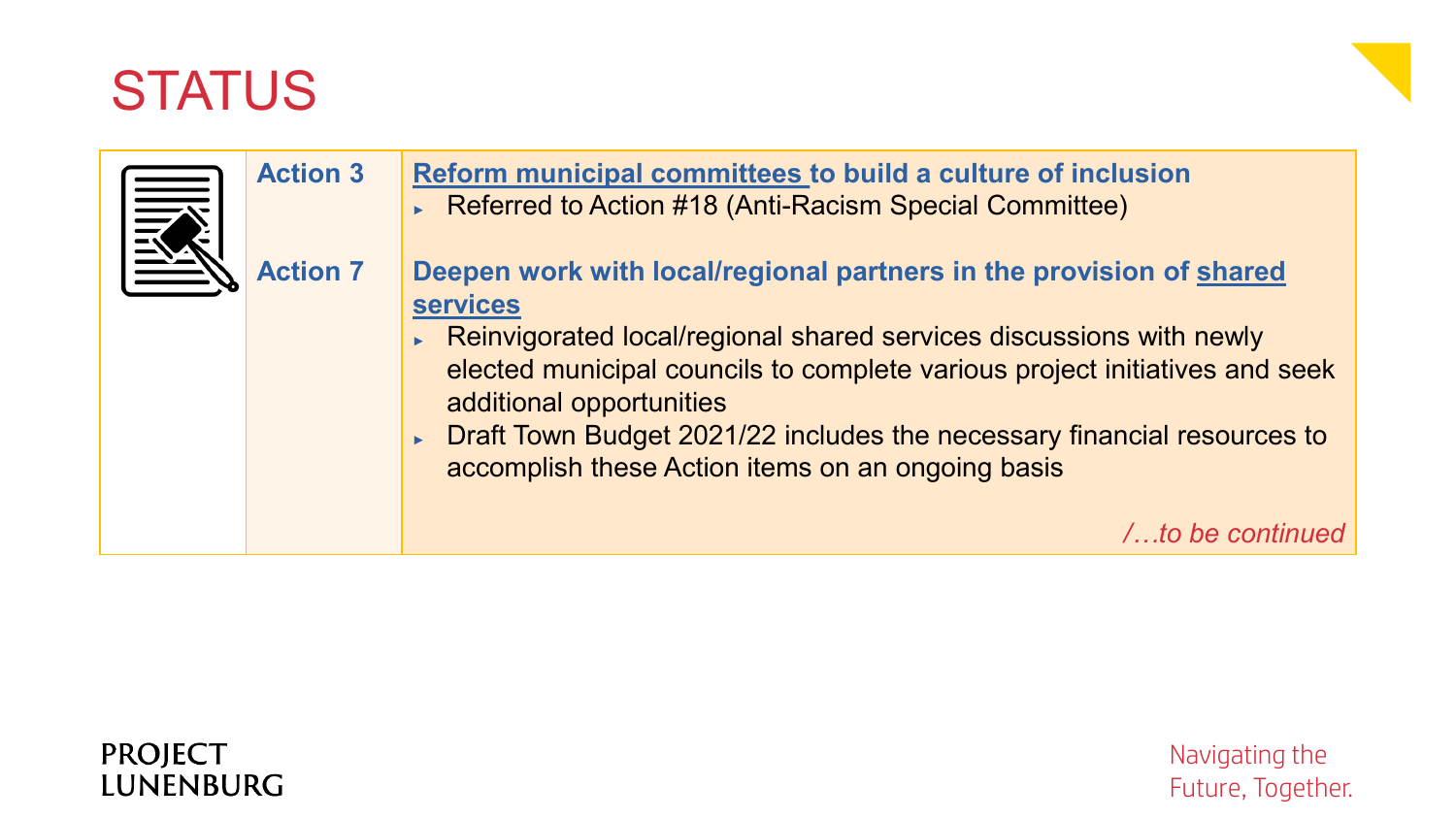| <b>TANITAL</b> | <b>Action 9</b>  | Undertake an organizational review that will identify changes required<br>for implementation of CCP<br>Completed an internal organizational review costing exercise and<br>individual priority phase-in elements in the Town's Draft Budget 2021/22<br>for Council review<br>► Draft Town Budget 2021/22 also provides for an external consultant 's<br>organizational review; if budget approved, the RFP process to select a<br>consultant can begin |
|----------------|------------------|--------------------------------------------------------------------------------------------------------------------------------------------------------------------------------------------------------------------------------------------------------------------------------------------------------------------------------------------------------------------------------------------------------------------------------------------------------|
|                | <b>Action 14</b> | Expand communication plan to include a public participation strategy<br>► Public Participation Strategy work scheduled to begin in April                                                                                                                                                                                                                                                                                                               |
|                | <b>Action 34</b> | Identify performance indicators/measurements to evaluate activities of<br>the Town<br>• Outside support will be needed on innovation and systems change for<br>results-based development evaluation – included in Draft Town Budget<br>2021/22<br>If budget approved, work is scheduled to begin in July 2021                                                                                                                                          |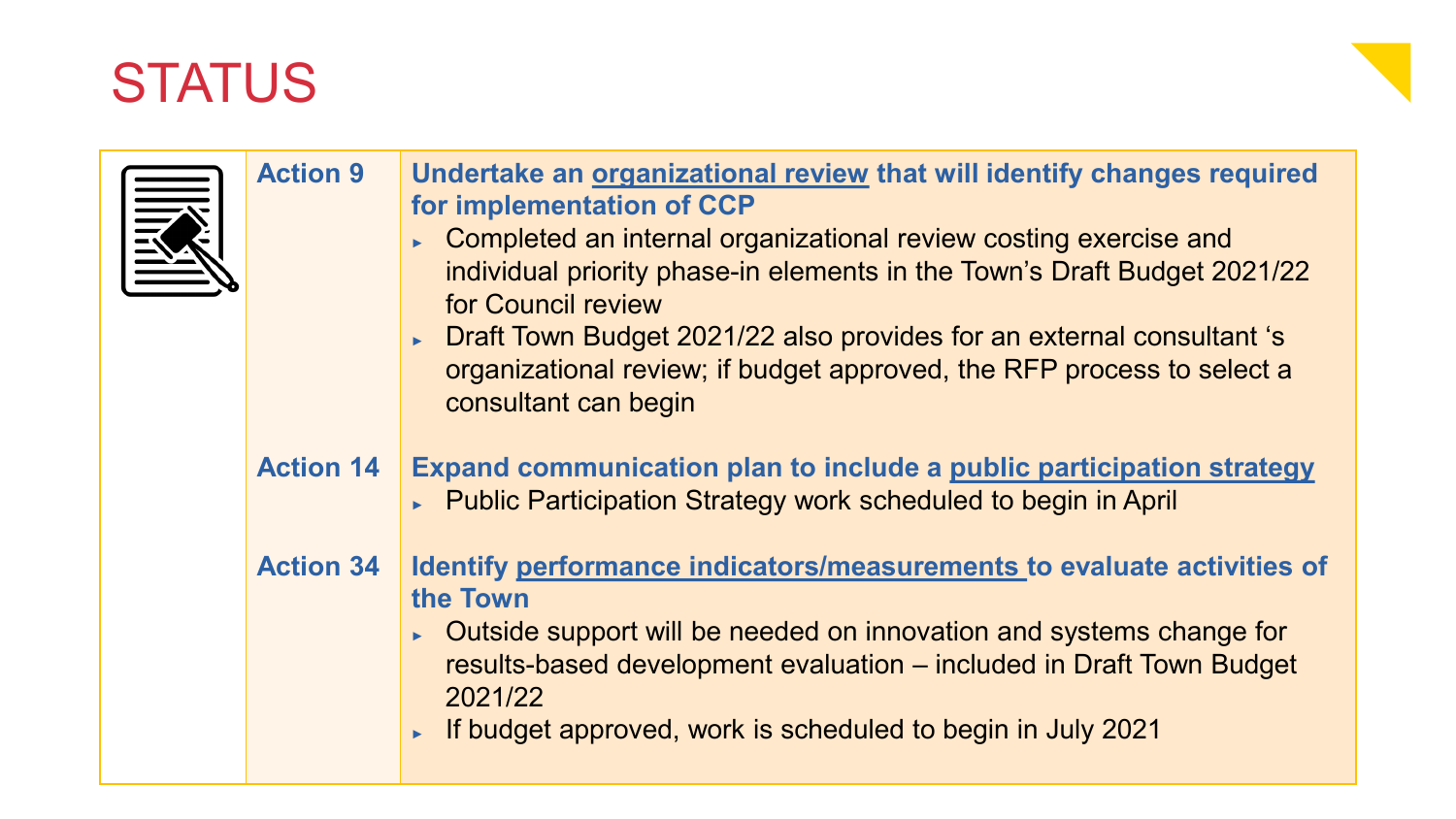



#### **Draft Town Budget 2021/21**

- ► Council Workshops on CCP 5-Year Plan Priority Setting:
	- 1) Dec 17, 2020 Action items weighting overview
	- 2) Jan 18, 2021 Gantt chart review
	- 3) Feb 16, 2021 Recap of weighting; 35 Actions Summary chart and Planning notes
- ► CCP Five-Year Work Plan approved on Mar 2, 2021
- ► The Draft Budget 2021/22 has been prepared by the Finance team, and the presentation reflects the CCP Strategic Directions and components of the Five-Year Work Plan